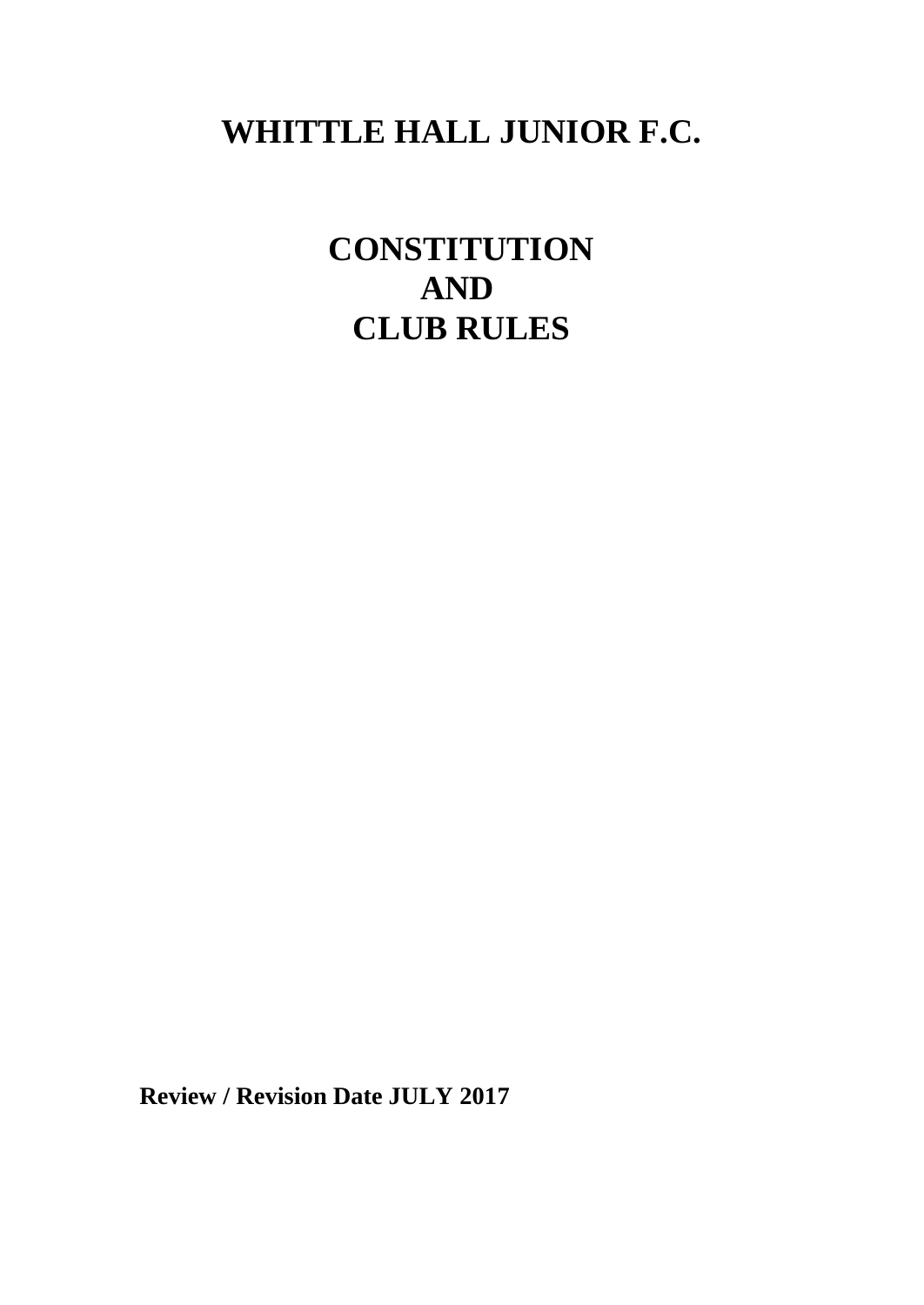#### A Name

The name of the Club shall be Whittle Hall Junior Football Club.

#### B Objectives

The objectives of the Club shall be to provide facilities, promote the game of Association Football, to arrange matches and social activities for its members and community participation in the same.

## C Status of Club Rules

The Club Rules form a binding agreement between each member of the Club.

## D Rules and Regulations

- (1) The members of the Club shall so exercise their rights, powers and duties and shall, where appropriate use their best endeavours to ensure that others conduct themselves so that the business and affairs of the Club are carried out in accordance with the Rules and Regulations of The Football Association Limited ("The FA"), the Liverpool County Football Association and Competitions in which the Club participates (Warrington Junior Football League) for the time being in force.
- (2) No alteration to the Club Rules shall be effective without prior written approval of the Parent County Association. The FA and the Parent association reserve the right to approve any changes to the Club Rules.
- (3) The Club will also abide by The Football Association's Child Protection Policies and Procedures, Codes of Conduct and the Equal Opportunities and Anti - Discrimination Policy as shall be in place from time to time.
- (4) The Club has a written Child Protection Policy (based upon and developed from The Football Association Policies) will be followed by coaches, managers all club officials and will be available to parents.

# E Club Membership

(1) The members of the Club from time to time shall be those persons listed in the register of members ("Membership Register"). The Manager of each team shall maintain a Register for his / her Team. Based upon the Team Registers, A consolidated register of members shall be kept and maintained by the Treasurer.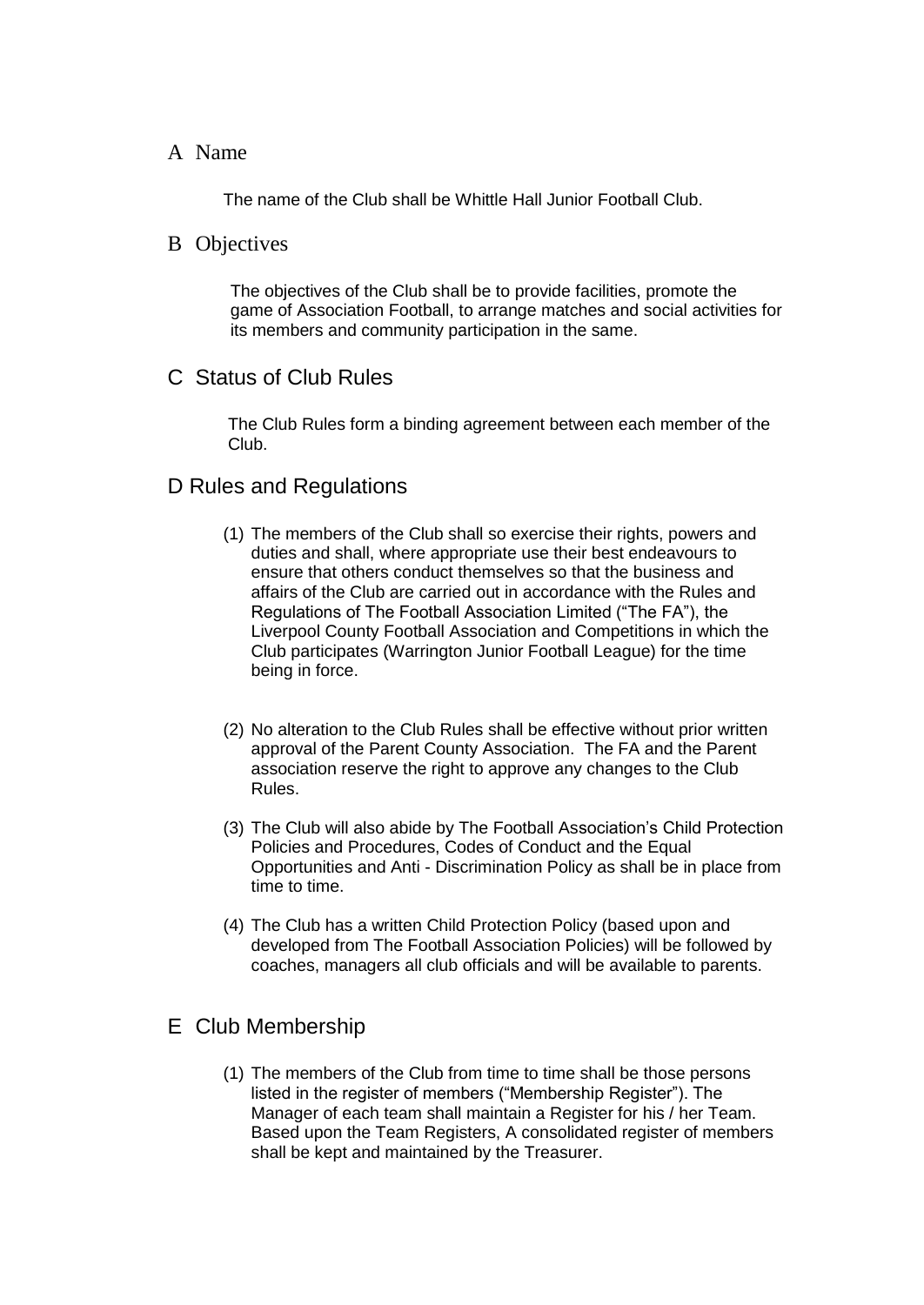- (2) Any person who wishes to be a member must apply on the Membership Application Form and deliver it to the Club. Election to Membership shall be at the sole discretion of the Club Committee and granted in accordance with the anti-discriminatory and equality policies that are in place from time to time. An appeal against refusal may be made to the Club Committee in accordance with Complaints Procedure in force from time to time. Membership shall become effective upon the applicant's name being entered in the Team Membership Register.
- (3) In the event of a member's resignation or expulsion, his or her name will be removed from the Membership Register.
- (4) The Football Association, Liverpool County Football Association and the Warrington Junior Football League shall be given access to the Membership Registers on demand.

# F Annual Membership Fee

- (1) An annual fee payable by each member shall be determined from time to time by the Club Committee and set at a level that will not pose a significant obstacle to community participation. Any fee shall be payable on a successful application for membership and annually by each member. Fees shall not be repayable.
- (2) The Club Committee shall have the authority to levy further Subscriptions (such as weekly match subscriptions) as are reasonably necessary to fulfil the objectives and commitments of the Club.

# G Resignation and Expulsion

- (1) A member shall cease to be a member of the Club if, and from the date on which, he / she gives notice to the Club Committee of their resignation. A member whose annual membership fee or other subscription is more than two months in arrears (unless exceptional circumstances prevail) shall be deemed to have resigned.
- (2) The Club Committee shall have the power to expel a member when, in It's opinion, it would not be in the interests of the Club for that member to remain in membership. An appeal against such a decision may be made to the Club Committee in accordance with the Complaints procedure in force from time to time.
- (3) A member who resigns or is expelled shall not be entitled to claim any, or a share of any, of the income and assets of the Club (the "Club Property").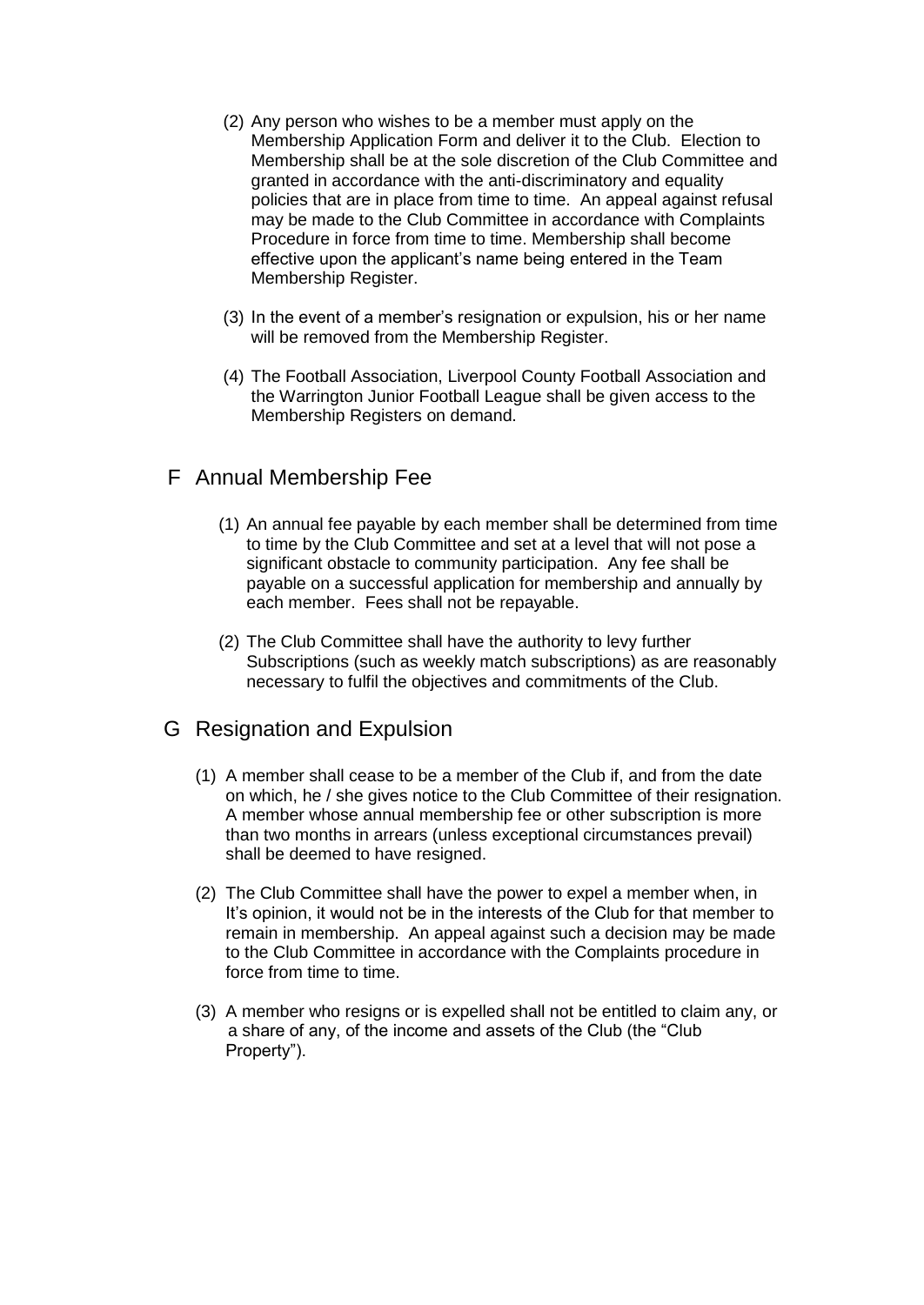## H Club Committee

- (1) The Club Committee shall consist of the following Club Officers: Chairperson, Vice Chairperson, Secretary, Treasurer, Child Welfare Officer, Cyber Officer, plus one representative from each age group, elected at the Annual General Meeting.
- (2) Each Club Officer and Club Committee Member shall hold office from the date of appointment until the next Annual General Meeting unless otherwise resolved at a Extraordinary General Meeting. One person may hold no more than two positions of Club Officer at any time. The Club Committee shall be responsible for the management of all the affairs of the Club. Decisions of the Club Committee shall be made by a simple majority of those attending the Club Committee meeting. The Chairperson of the Club Committee shall have a casting vote in the event of a tie. Meetings of the Club shall be chaired by the Chairperson or in his / her absence by the Vice Chairperson or a member selected by the Club Committee. The quorum for the transaction of the business of the Club shall be three persons. In the event that an urgent decision is required, these three persons shall be three from the following officers: Chairperson, Secretary, Treasurer and Fixture Secretary.
- (3) Decisions of the Club Committee meetings shall be recorded in the Meeting Minutes prepared and maintained by the Club Secretary.
- (4) Any member of the Club Committee may call a meeting of the Club Committee, by giving not less than 7 days notice to all members of the Club Committee. The Club Committee shall hold meetings on a monthly basis. Unless otherwise specified by the Club Committee, the meetings will be held on the Sunday following the monthly Warrington Junior Football League meeting.
- (5) Any outgoing member of the Club Committee may be re-elected. Any vacancy on the Club Committee that arises between Annual general Meetings shall be filled a member proposed by one, and seconded by another of the remaining Club committee Members, and approved by a simple voting majority.
- (6) The Club Committee may co-opt further members, at any time, should they feel it appropriate to do so.
- (7) Save as provided for in the Rules and Regulations of The FA, The Liverpool County Football Association, to which the Club is affiliated, the Club Committee shall have the power to decide all questions and disputes arising in respect of any issue concerning the Club Rules.
- (8) The position of Club Officer shall be vacated if such person is subject to a decision of the Football Association that such person be suspended from taking part in a football activity relating to the administration or management of a football club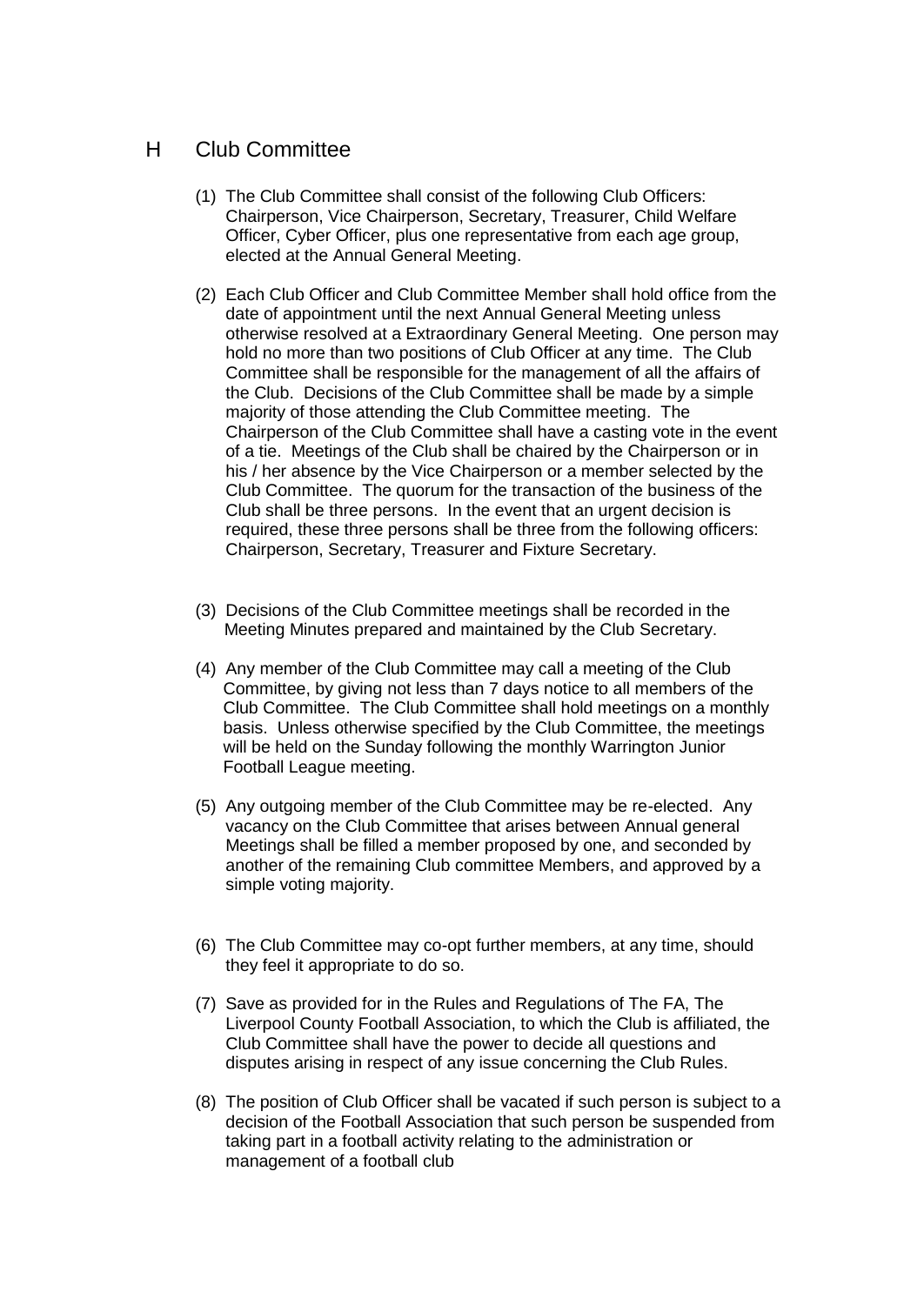# I Annual and Extraordinary General Meetings

- (1) An Annual General Meeting shall be held (unless otherwise specified) in July each year to:
	- (i) receive a report of the activities of the Club over the previous year
	- (ii) receive a report of the Club's finances over the previous year
	- (iii) elect the members of the Club Committee
	- (iv) consider any other business
- (2) Nominations for election of members as Club Officers or as members of the Club Committee shall be made in writing by the proposer and seconder, both of whom must be existing members of the Club, to the Secretary not less than 21 days before the AGM. Notice of any resolution to be proposed at the AGM shall be given in writing to the Club Secretary not less than 21 days before the Meeting.
- (3) An Extraordinary General Meeting (EGM) may be called at any time by the Club Committee and shall be called within 21 days of the receipt by the Club Secretary of a requisition in writing signed by not less than five members stating the purpose for which the Meeting is required and the resolutions proposed. Business at an EGM may be any business that may be transacted at an AGM.
- (4) The Secretary shall send to each member, at their last known address, either by E:Mail or in writing, notice of the date of a General Meeting (Annual or Extraordinary) together with the resolutions to be proposed at least 14 days before the Meeting.
- (5) The quorum for a General Meeting shall be 8.
- (6) The Chairperson, or in his / her absence, the Vice Chairperson or a member selected by the Club Committee, shall take the Chair. Each member present shall have one vote and resolutions shall be passed by a simple majority. In the event of an equality of votes the Chairperson of the Meeting shall have a casting vote.
- (7) The Club Secretary, or in his / her absence, a member selected by the Club Committee, shall record the Minutes of General Meetings. These minutes shall be maintained, together with all other Club Meeting Minutes, by the Club Secretary.
- J Club Teams
	- (1) At its first meeting following each AGM, the Club Committee shall appoint one or two Club Members to be responsible for each of the Club's football teams. The appointed members shall be responsible for managing the affairs and tactics of their team. The appointed members shall present to the Club Committee, at each monthly meeting and at the AGM, a report of the activities of the team.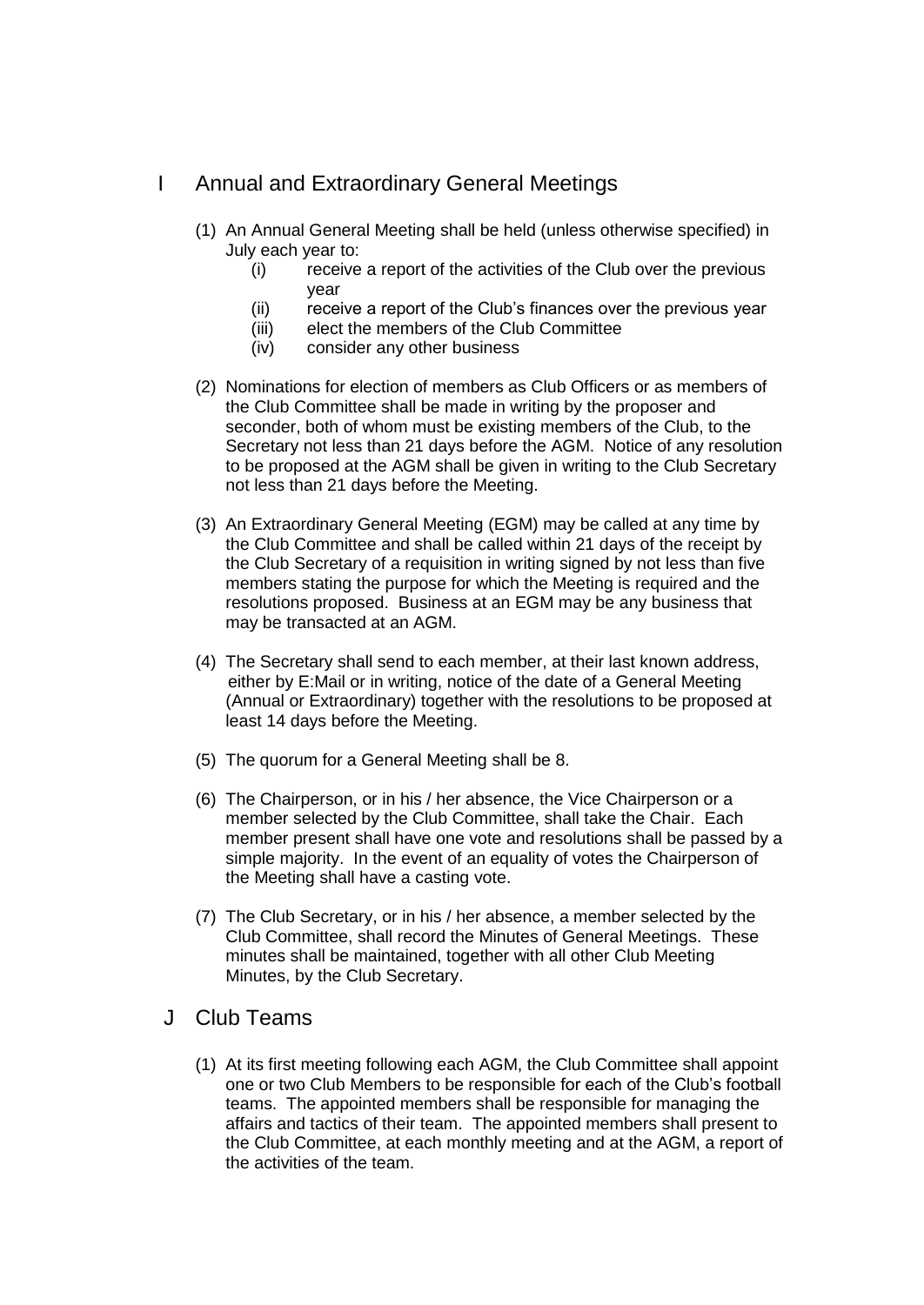# K Club Finances

- (1) A bank account shall be opened and maintained in the name of the Club (The Club Account). Designated account signatories shall be the Club Chairperson, the Club Secretary, Treasurer and Child Welfare Officer. No sum shall be drawn from the Club account except by cheque signed by two of the four designated signatories. All monies payable to the Club shall be received by the Treasurer and deposited in the Club Account.
- (2) The income and assets of the Club (the Club Property) shall only be applied in the furtherance of the objectives of the Club. The distribution of profits arising from the sale of Club Property to members is strictly prohibited.
- (3) In the event of an emergency, members of the Club Committee shall have the power to authorise the payment of £100 for the purchase of equipment and / or expenses to any member of the Club and to any other person or persons for services rendered to the Club. Before payment is made, notification of intent (verbal) must be made to one of the following officers; Chairman; Vice-Chairman; Treasurer; Secretary; Fixture Secretary.
- (4) The Club Committee shall have the power to authorise the payment of remuneration and expenses to any member of the Club (although the club shall not remunerate a member for playing) and to any other person or persons for services rendered to the Club.
- (5) The Club may provide sporting and related social facilities, sporting equipment, coaching, courses, insurance cover, medical treatment, away match expenses, post match refreshments and other ordinary benefits of Community Amateur sports Clubs as provided for in the Finance Act 2002.
- (6) The Club may also in connection with the sports purposes of the Club:
	- i) Sell and supply food, drink and related sports clothing and equipment;
	- ii) Employ members (although not for playing) and remunerate them for providing goods and services, on fair terms set by the Club Committee without the person concerned being present.
	- iii) Pay for reasonable hospitality for visiting teams and
	- iv) Indemnify the Club Committee and members acting in the course of running the Club against any liability incurred in the proper running of the club (but only to the extent of its assets).
- (7) The Club shall keep accounting records for recording the fact and nature of all payments and receipts so as to disclose, with reasonable accuracy, at any time, the financial position, including assets and liabilities of the Club. The Club must retain its accounting records for a minimum of six years.